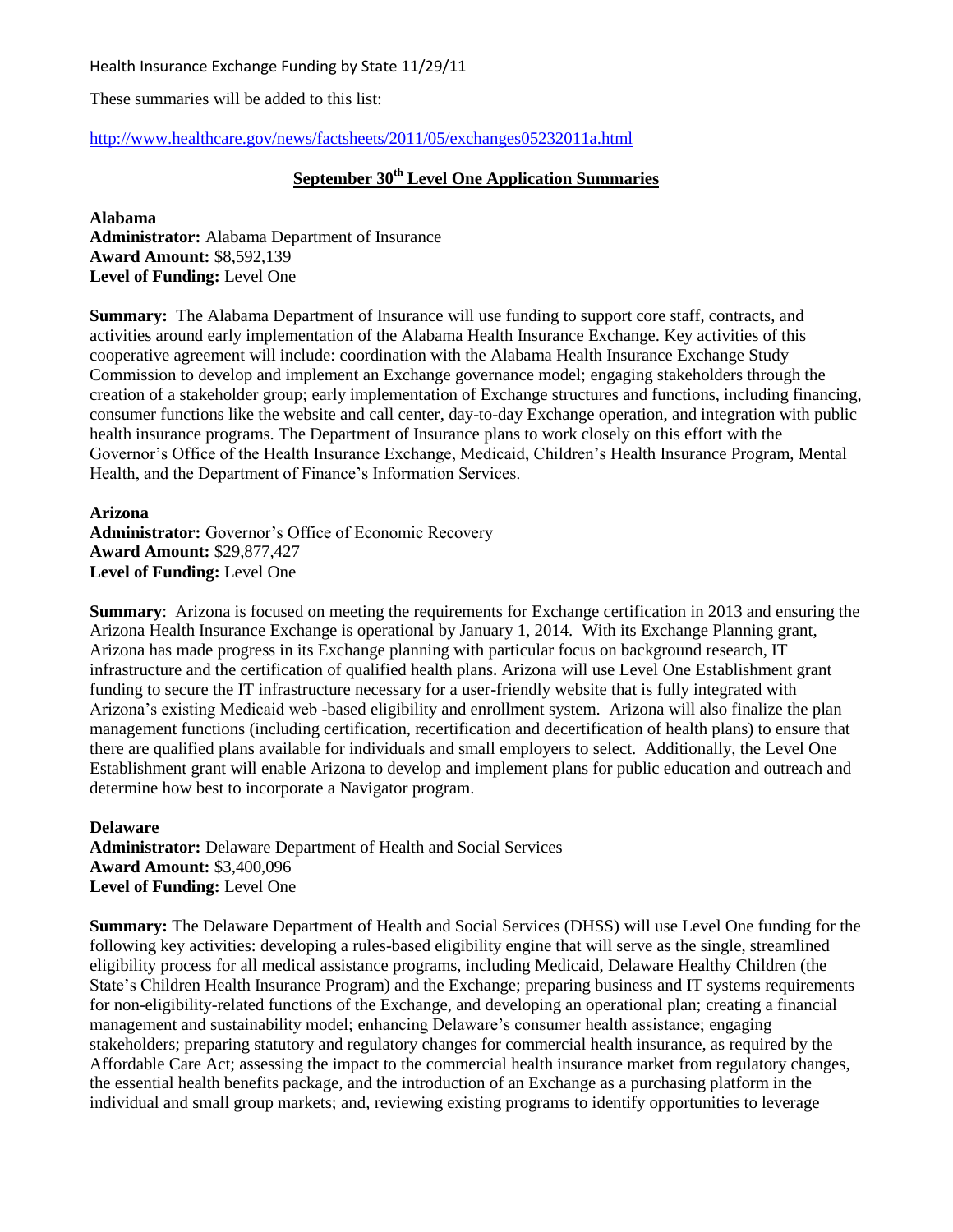services, functions and resources that may be applicable to the Exchange, as well as opportunities to modify existing programs in light of the coverage expansions that will take effect in 2014.

With approximately 100,000 Delawareans currently uninsured– the expansion of Medicaid and the availability of subsidized commercial health insurance through the Exchange should provide many of those who are currently uninsured with access to affordable health coverage.

### **Hawaii**

**Administrator:** Department of Insurance, Office of Commerce and Consumer Affairs **Award Amount:** \$14,440,144 **Level of Funding:** Level One

**Summary:** The Hawaii Department of Insurance will use Level One funding to establish the Hawaii Health Connector ("Connector"). The Connector is the Affordable Insurance Exchange for Hawaii enabled by Act 205 (SLH 2011). The Connector will serve individuals and small businesses throughout the State of Hawaii. The Connector will create a web portal that will make federally qualified health plans available to the public and reduce the number of uninsured in Hawaii.

### **Idaho**

**Administrator:** Idaho Department of Health and Welfare **Award Amount:** \$20,376,556 **Level of Funding:** Level One

**Summary:** Idaho will use Level One funds to complete necessary planning, research, design, development and implementation of its Exchange. The funding will assist the State in developing policy goals for the Idaho Health Insurance Exchange consistent with State and Federal law; securing staff, consultants and expert resources; actively engaging stakeholders to inform and support Exchange planning; and engage in related activities around Exchange design, development and implementation.

**Iowa Administrator:** Department of Public Health **Award Amount:** \$7,753,662 **Level of Funding:** Level One

**Summary:** The Iowa Department of Public Health will use Level One funding to conduct insurance market research and analysis to inform policy decisions on the design of its Affordable Insurance Exchange. The Department will conduct a financial assessment and budget analysis to determine the financial resources required to provide assistance to individuals and small businesses, coverage appeals, and complaints. The State will also develop a detailed Exchange business process, and associated business requirements for the Affordable Insurance Exchange IT system. Additionally, they will conduct focus groups and stakeholder outreach regarding user interface design and program development. Iowa intends to continue to plan and develop an integrated, automated eligibility system that meets the requirements of all programs, and plan for workforce training to reflect operations upon Exchange implementation.

# **Maine**

**Administrator:** State of Maine Dirigo Health Agency **Award Amount:** \$5,877,676 **Level of Funding:** Level One

**Summary:** Maine will use the Level One funding to: identify opportunities to leverage existing services, functions, and resources; continue stakeholder consultation; design and begin to build the business operations and systems for the Exchange, including the integration of existing Medicaid eligibility systems with new Exchange eligibility systems; develop consumer assistance capabilities; examine opportunities to modify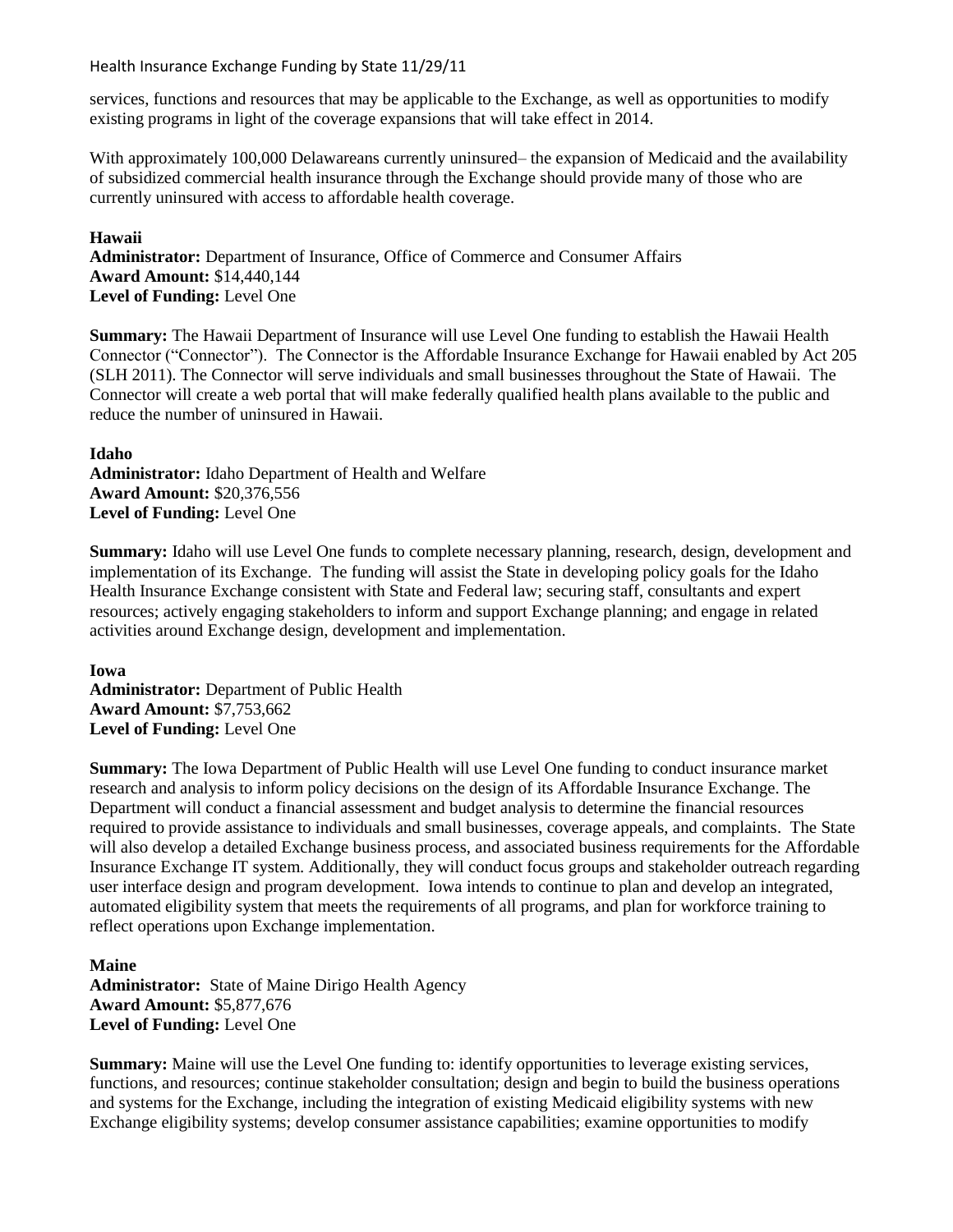existing programs in light of the coverage consolidations available to the state; secure expert resources to support the State's Exchange planning and implementation process; and, engage in all other activities required to develop an Exchange that meets minimum federal requirements. Maine anticipates that the Level One funding will provide support to the State to collect and analyze data, consider options, and establish the framework for a potential submission of a Level Two Exchange grant in 2012.

# **Michigan**

**Administrator:** State of Michigan, Department of Licensing & Regulatory Affairs **Award Amount:** \$9,849,305 **Level of Funding:** Level One

**Summary:** The Michigan Department of Licensing and Regulatory Affairs (LARA) will use Level One funding to: conduct additional analysis on the impacts of the Exchange and the Affordable Care Act in Michigan, including additional insurance market analysis; acquire contractual services to assist the State and the Exchange with legal matters, technology planning, education and outreach, financing and policy issues; and, support the State of Michigan as it works toward establishment of this new entity.

# **Nebraska**

**Administrator:** Nebraska Department of Insurance **Award Amount:** \$5,481,838 **Level of Funding:** Level One

**Summary:** The Nebraska Department of Insurance will use Level One funding to further its planning, research and design of an Exchange for the state. With its Exchange Planning grant, Nebraska has conducted a detailed market impact assessment, developed several financial and economic models studying Exchange sustainability, and has performed an IT system interface gap analysis between Medicaid and the Exchange. Using Level One funds, Nebraska will focus on several additional identified issues, including: further analysis of the effect of an Exchange on Nebraska's insurance markets; creating a risk adjustment/reinsurance plan; performing additional studies on program integration and integrity; designing a comprehensive outreach and education plan; producing a thorough plan regarding Exchange design and financial management; further research regarding a SHOP exchange; and, writing an RFP for a comprehensive IT development plan.

# **New Mexico**

**Administrator:** New Mexico Human Services Department **Award Amount:** \$34,279,483 **Level of Funding:** Level One

**Summary:** New Mexico will use Level One funding to develop and establish the New Mexico Health Insurance Exchange over the next 12 months and to meet the timelines for certification and operation by 2014. The objectives for Level One funding are to: refine the Exchange vision and objectives to comply with laws and regulations; amend state law as necessary to comply with federal law; secure staff and consultant resources for Exchange planning, development, implementation, operations, and stakeholder engagement; develop and implement a multi-year Exchange business and operational plan, including the activities, timelines, and benchmarks and the IT infrastructure and functionality necessary to fully operate in 2014; develop systems and program capacity in each core area to achieve Exchange certification by January 2013; submit a Level Two Establishment grant application in March 2012; begin Exchange operations in 2014; and, determine funding mechanisms to be self-sustaining by 2015.

**Tennessee Administrator:** Tennessee Bureau of TennCare **Award Amount:** \$1,560,220 **Level of Funding:** Level One